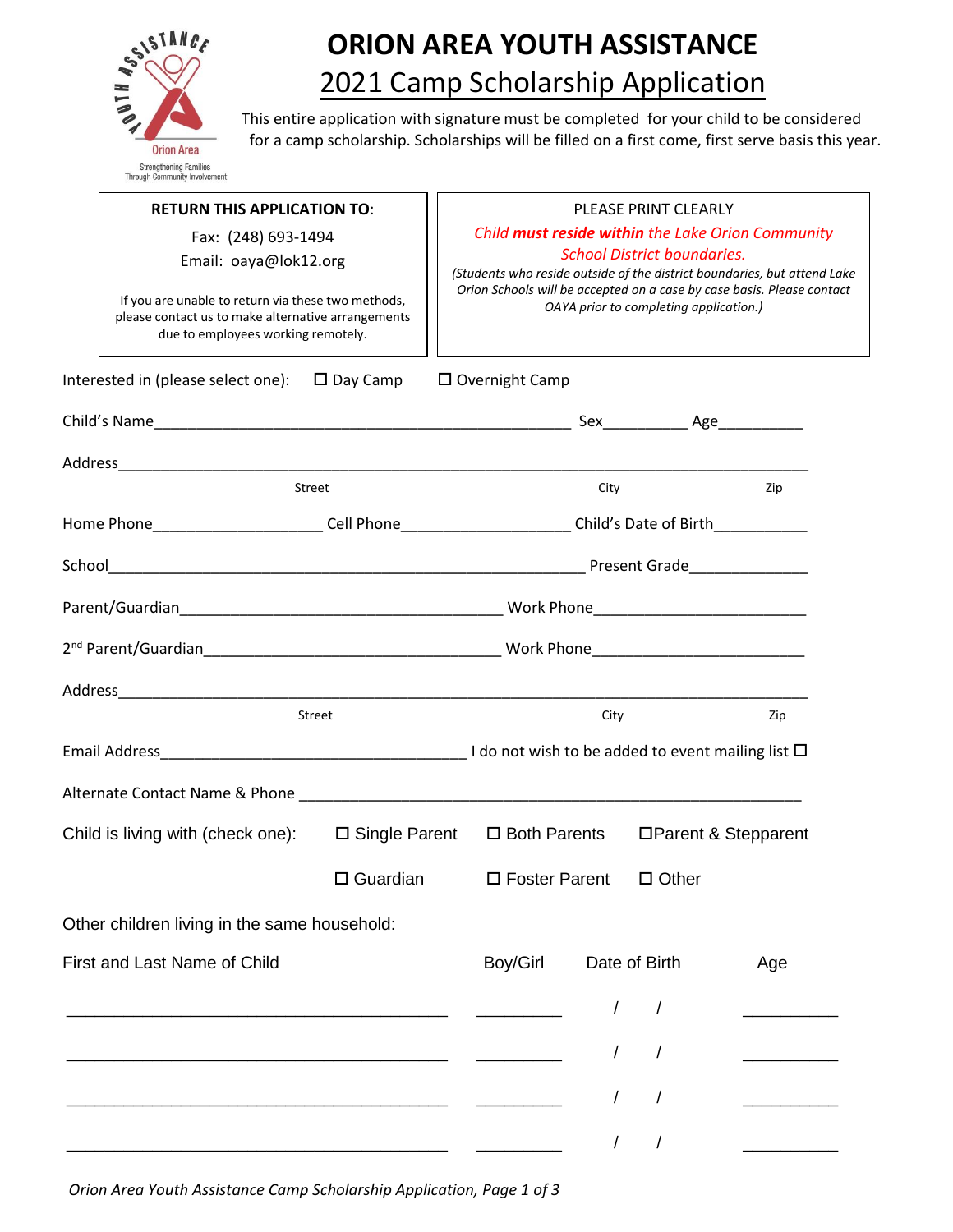The following guidelines are provided to help determine if your child meets our criteria. If your total household income **exceeds our income guidelines** and there are extenuating circumstances that contribute to financial need, please complete section B as well.

| <b>Total Family Size</b><br>(Adults + Children) | Total Household Income |
|-------------------------------------------------|------------------------|
| 2 People                                        | Less than \$43,950     |
| 3 People                                        | Less than \$49,450     |
| 4 People                                        | Less than \$54,900     |
| 5 People                                        | Less than \$59,300     |
| 6 People                                        | Less than \$63,700     |
| 7 People                                        | Less than \$68,100     |
| 8+ People                                       | Less than \$72,500     |

## **Section A:**

| Number of Adults |  | + Number of Children in Household: |  | $=$ Total Family Size: |  |
|------------------|--|------------------------------------|--|------------------------|--|
|------------------|--|------------------------------------|--|------------------------|--|

## What is your TOTAL Annual Household Income?

Please include payments from child support, social assistance, disability, unemployment, etc.

| $\Box$ less than \$43,950                              | $\square$ \$43,951-\$49,450 | $\square$ \$49,451-\$54,900   | $\square$ \$54,901-\$59,300 | $\Box$ \$59,301-\$63,700 |  |  |  |  |
|--------------------------------------------------------|-----------------------------|-------------------------------|-----------------------------|--------------------------|--|--|--|--|
| $\Box$ \$63,701-\$68,100                               | $\square$ \$68,101-\$72,500 | $\Box$ over \$72,500_________ |                             |                          |  |  |  |  |
| Sources of Income (Please check all applicable boxes): |                             |                               |                             |                          |  |  |  |  |
| $\Box$ AFDC<br>$\square$ Wages                         | $\square$ Welfare           | □ Social Security             | $\Box$ Other                |                          |  |  |  |  |
|                                                        |                             |                               |                             |                          |  |  |  |  |

## **Section B:**

Has your family gone through any recent changes which have impacted your household income (change in employment, return to school, adult child returning home, unexpected medical expenses, etc.)?

Please describe the cost of any **additional** financial obligations to consider (ie. \$200/month for prescription medications).

\_\_\_\_\_\_\_\_\_\_\_\_\_\_\_\_\_\_\_\_\_\_\_\_\_\_\_\_\_\_\_\_\_\_\_\_\_\_\_\_\_\_\_\_\_\_\_\_\_\_\_\_\_\_\_\_\_\_\_\_\_\_\_\_\_\_\_\_\_\_\_\_\_\_\_\_\_\_\_\_\_\_\_\_\_\_\_\_\_\_\_\_\_\_\_\_\_\_\_\_

\_\_\_\_\_\_\_\_\_\_\_\_\_\_\_\_\_\_\_\_\_\_\_\_\_\_\_\_\_\_\_\_\_\_\_\_\_\_\_\_\_\_\_\_\_\_\_\_\_\_\_\_\_\_\_\_\_\_\_\_\_\_\_\_\_\_\_\_\_\_\_\_\_\_\_\_\_\_\_\_\_\_\_\_\_\_\_\_\_\_\_\_\_\_\_\_\_\_\_\_

\_\_\_\_\_\_\_\_\_\_\_\_\_\_\_\_\_\_\_\_\_\_\_\_\_\_\_\_\_\_\_\_\_\_\_\_\_\_\_\_\_\_\_\_\_\_\_\_\_\_\_\_\_\_\_\_\_\_\_\_\_\_\_\_\_\_\_\_\_\_\_\_\_\_\_\_\_\_\_\_\_\_\_\_\_\_\_\_\_\_ \_\_\_\_\_\_\_\_\_\_\_\_\_\_\_\_\_\_\_\_\_\_\_\_\_\_\_\_\_\_\_\_\_\_\_\_\_\_\_\_\_\_\_\_\_\_\_\_\_\_\_\_\_\_\_\_\_\_\_\_\_\_\_\_\_\_\_\_\_\_\_\_\_\_\_\_\_\_\_\_\_\_\_\_\_\_\_\_\_\_ \_\_\_\_\_\_\_\_\_\_\_\_\_\_\_\_\_\_\_\_\_\_\_\_\_\_\_\_\_\_\_\_\_\_\_\_\_\_\_\_\_\_\_\_\_\_\_\_\_\_\_\_\_\_\_\_\_\_\_\_\_\_\_\_\_\_\_\_\_\_\_\_\_\_\_\_\_\_\_\_\_\_\_\_\_\_\_\_\_\_